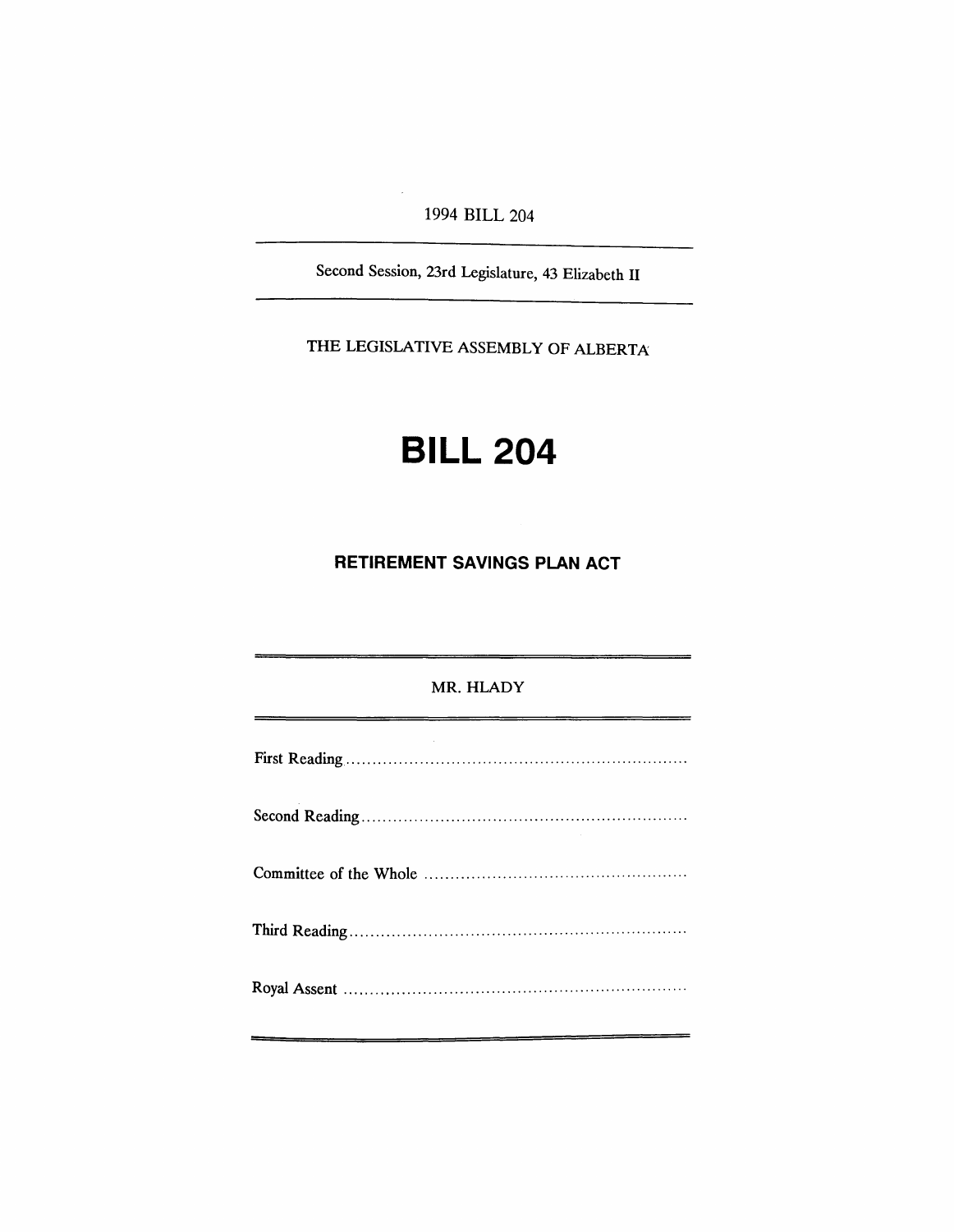*Bill 204* Mr. *Hlady*

## **BILL 204**

## 1994

## **RETIREMENT SAVINGS PLAN ACT**

*(Assented to* , 1994)

HER MAJESTY, by and with the advice and consent of the Legislative Assembly of Alberta, enacts as follows:

1 In this Act,

(a) "locked in retirement account" means a registered retirement savings plan that meets the prescribed conditions;

(b) "participant" means a person who is a participant in a pension plan established by an Act set out in section 2.

2 Notwithstanding anything in any other Act, a participant may, subject to the provisions of this Act, withdraw from a pension plan established by any of the following,

*the Local Authorities Pension Plan Act, the Members of the Legislative Assembly Pension Plan Act, the Provincial Courl Judges Act, the Public Service Pension Plan Act, the Public Service Management Pension Plan Act, the Special Forces Pension Plan Act, the Teacher's Retirement Fund Act, or the Universities Academic Pension Plan Act.*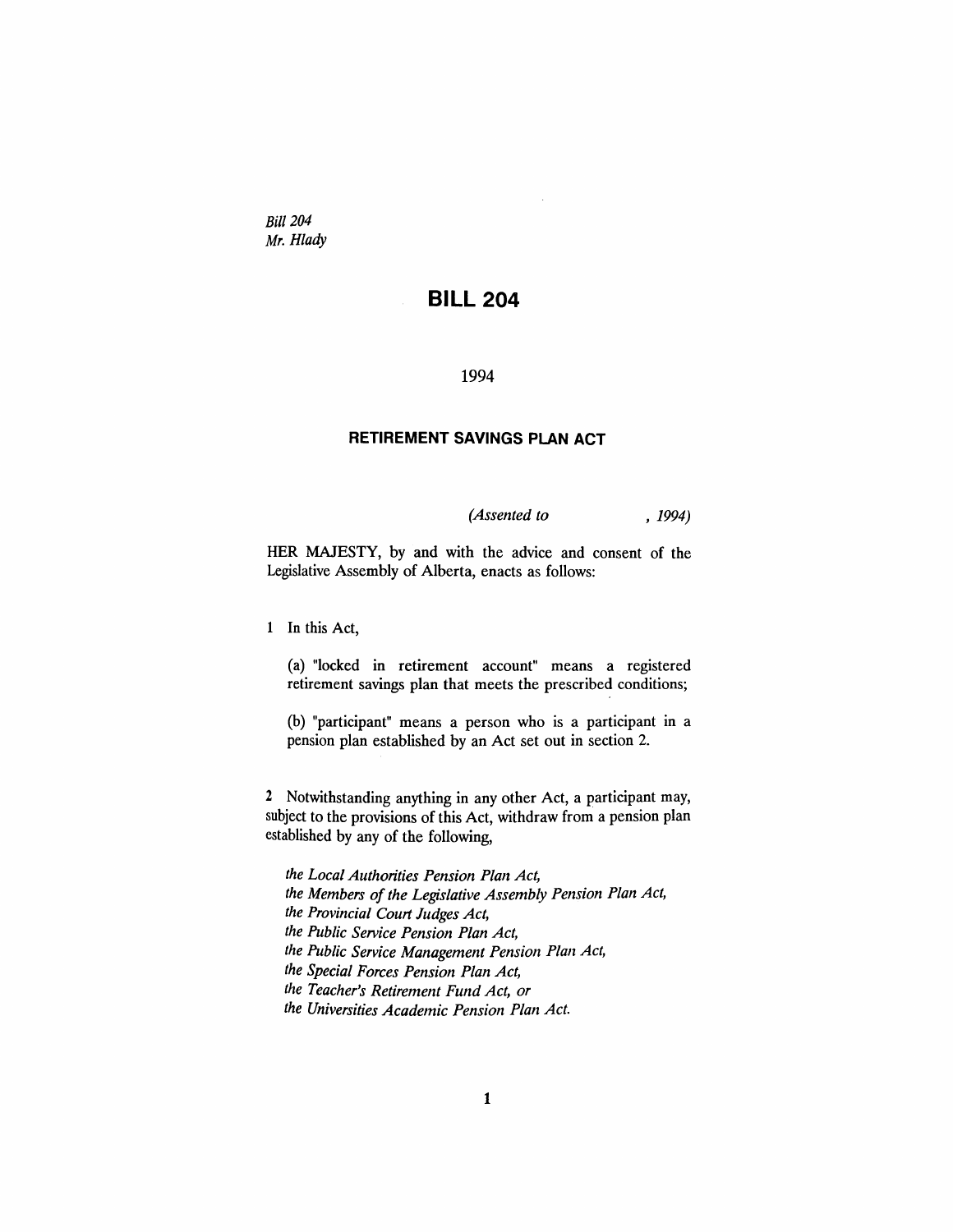3 Subject to section 7, a participant who is not yet entitled to receive a pension pursuant to the pension plan in which he is a participant may elect to cease being a participant in that pension plan and have an amount equal to the employee's contributions not previously returned with interest at the prescribed rate, paid into a locked-in retirement account designated by the participant.

4 Subject to section 7, a participant who is entitled to receive a pension pursuant to the pension plan in which he is a participant may elect to cease being a participant in that pension plan and to have an amount equal to,

(a) the employee's contributions, not previously returned, with interest at the prescribed rate, and

(b) 50% of the employer contributions paid with respect to that participant, with interest at the prescribed rate,

paid into a locked-in retirement account designated by the employee.

5 The election and the designation of a locked-in retirement account referred to in sections 3 and 4 shall be made in the manner prescribed by the Lieutenant Governor in Council.

6 Once a participant has made an election under section 3 or 4, he may not participate again in the pension plan in respect of which the election was made.

7 Until the deficit, within the meaning of the *Deficit Elimination Act,* is \$0 the total sum of employer contributions, with interest at the prescribed rate, returned to participants under this Act in any fiscal year shall not exceed \$200 000 000.

8 The Lieutenant Governor in Council may make regulations

(a) respecting the rate of interest to be paid pursuant to sections 3 and 4;

(b) prescribing conditions for locked-in retirement accounts